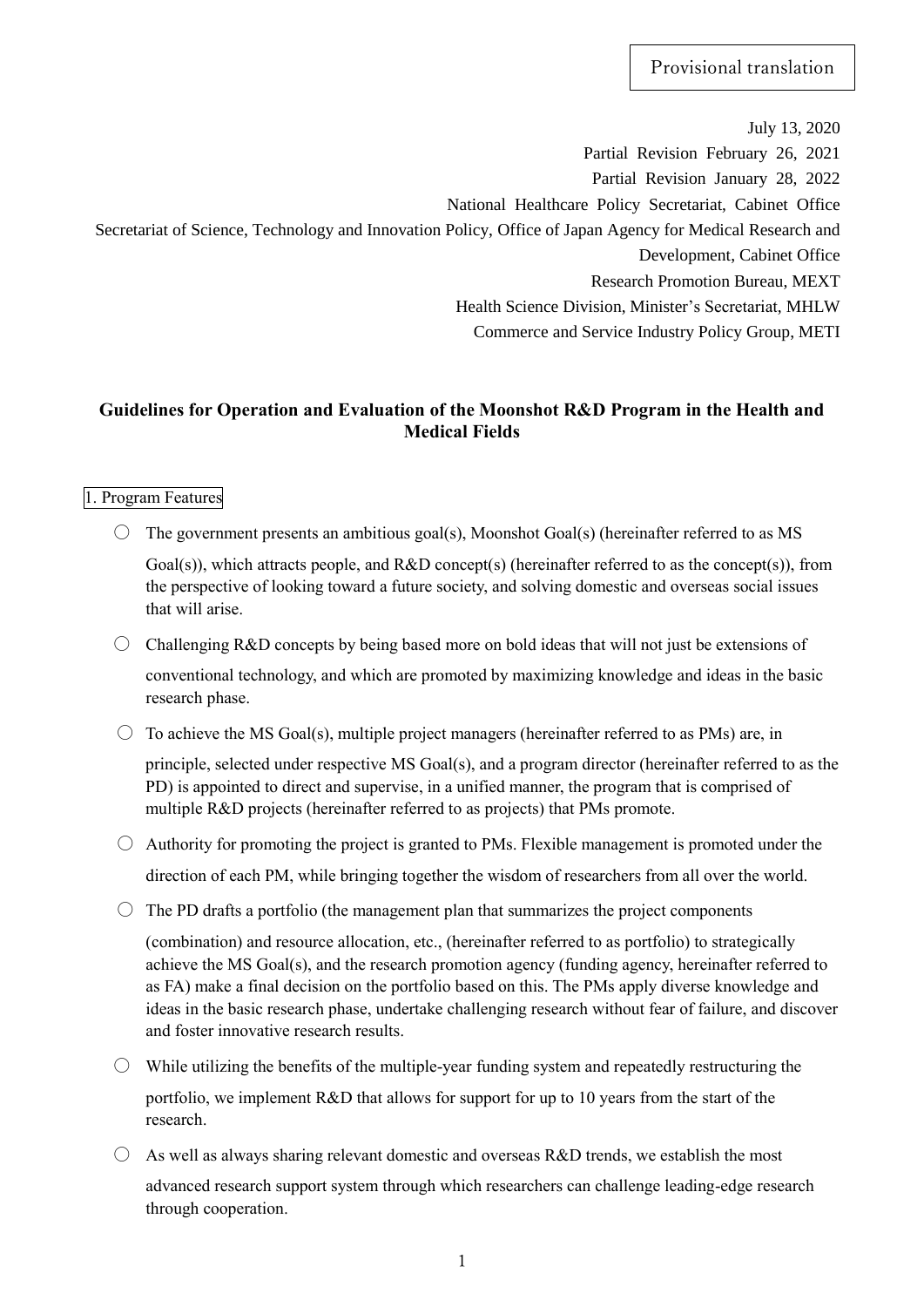- $\circ$  To promote the use of research data<sup>1</sup> generated through research activities and to support advanced research management, we pursue advanced data management, by means such as proactively utilizing the Research Data Infrastructure System (NII Research Data Cloud)<sup>2</sup>.
- $\circ$  Looking ahead to practical use of the R&D results in society in the future, we actively encourage utilization of the R&D results and examine the open and close strategy involving industry from the R&D phase.

#### Determination of the MS Goal(s) and Formulation of the Concept(s)

- $\circ$  At the Expert Panel under the Headquarters for Healthcare Policy (hereinafter referred to as Headquarters), the drafted MS Goal(s) is discussed from the perspectives of looking toward a future society and solving domestic and overseas social issues that will arise.
- $\bigcirc$  Headquarters determine the MS Goal(s) in light of discussions from the Expert Panel. When MS Goal(s) are determined, we make sure to establish a research support system to maximize ideas and knowledge from researchers.
- $\circ$  Relevant ministries and offices formulate the concept(s) to achieve the MS Goal(s). Consideration is given to incorporating ideas for achieving the MS Goal(s) and international strategy perspective.
- $\circ$  According to changes in the social environment and advances in science and technology, if deemed necessary, Headquarters add and/or change the MS Goal(s) after evaluating their technical feasibility and listening to domestic and overseas opinions.

## 3. The R&D Promotion System

## [Headquarters]

j

- $\bigcirc$  Headquarters determine the MS Goal(s).
- $\circ$  In principle, the Expert Panel under the Headquarters receives a report on the progress of R&D every year regarding discussions at the Strategy Promotion Council, and advises on the promotion of this entire program from a broad perspective.

[Strategy Promotion Council]

- $\circ$  A Strategy Promotion Council comprised of people from industry, relevant ministries and offices, and researchers, is established to strategically promote R&D, to accelerate the practical use of the R&D results in society, and to achieve effective cooperation and coordination among the relevant ministries/offices and the relevant FAs.
- $\bigcirc$  The duties of the Strategy Promotion Council are listed below:

<sup>1</sup>Research data means data generated in the R&D process, which is manageable in an electromagnetic form. (Source: the Cabinet Office Report, "Research data infrastructure development and international cooperation working group" October 2019)

<sup>&</sup>lt;sup>2</sup>The NII Research Data Cloud has started full-fledged operation in 2021 as a research data infrastructure system to promote research data management, disclosure, and retrieval based on the Integrated Innovation Strategy 2019 (the Cabinet approval in June 2019).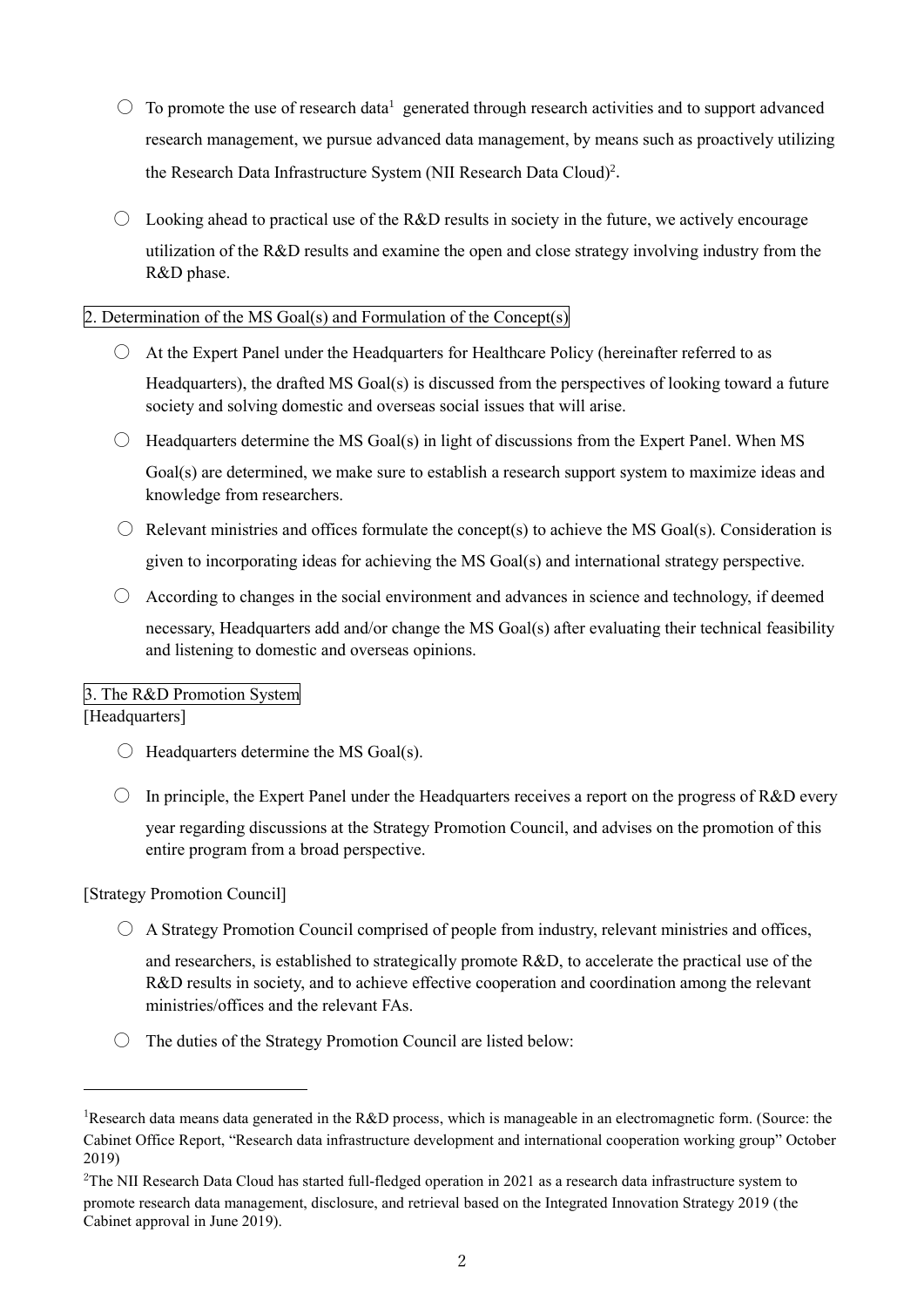- 1) Receive a report of progress and other matters from the relevant FAs every year in principle, and give advice and approval on the concept of project components and fund allocation, etc., from a global and comprehensive perspective to achieve the MS Goal(s).
- 2) Advise on the ways and means for the practical use of the R&D results in society. This involves bridging the gap between the R&D and practical use in society, collaborating with the private sector, and attracting well-timed private investment based on role-sharing at the different stages of R&D activities between the public and private sectors. Also provide support for the practical use of the R&D results in society. In addition, give advice to promote international cooperation.
- $\circ$  Progress reports and the minutes of meetings of the Strategy Promotion Council are, in principle, disclosed to give maximum consideration to the transparency of the program's operation and accountability.

#### [Relevant Ministries and Offices]

 $\circ$  The relevant ministries and offices formulate the concept(s) with the aim of achieving the MS Goal(s), and strategically and collectively promote related R&D, cooperating with other ministries and offices.

## $[FA]$

- $\bigcirc$  FA is responsible for realizing the concept(s) that achieves the MS Goal(s).
- $\bigcirc$  The duties of FA are listed below:
	- 1) Appoint a PD who is deemed qualified for each MS Goal, then manage and supervise them. One or more sub-PDs who assist the PD may be appointed, as necessary.
	- 2) After discussions with the PD, openly recruit and select, in principle, more than one PM.
	- 3) Determine a portfolio based on the PD`s draft.
	- 4) Instruct the PMs to draw up a project plan under the direction of the PD.
	- 5) Collect and analyze information on domestic and overseas R&D trends and the challenges for the practical use of the R&D results in society, with incorporating the opinions of outside experts, including researchers in humanities and social sciences.
	- 6) Hear from the PD and PMs about the status of the project's progress, the resource allocation and the role-sharing between the public and private sectors, according to the progress of the R&D, and in principle, report the details to the Strategy Promotion Council every year.
	- 7) Provide support for the management of intellectual property, international standardization, public relations, and technical trends surveys, so that the PD and PMs can properly manage these. In addition, identify a promising project (or a part of the project) in an early stage from the perspective of the practical use of its R&D results in society, and ensure that support from specialists can be acquired as necessary so that the capability to identify a project that will be practically used in society in the future can be effectively demonstrated. To gain public understanding and support, help the PD and PMs to smoothly conduct bi-directional communication activities (public dialogue on science and technology) through which they can explain to society their research activities.
	- 8) Since crosscutting support such as ELSI (Ethical, Legal and Social Issues) /mathematical science is also important for R&D acceleration and its practical use in society, provide an opportunity for the PD and crosscutting researchers to exchange their opinions, and establish a system through which a PM can acquire the support of crosscutting researcher(s), if the PD deems it necessary, and if the PM requires it.
	- 9) Promptly appoint a new PD when an accident occurs or a vacancy arises on the PD, or when it is deemed that the PD is not fulfilling their duties. In addition, promptly review the system of the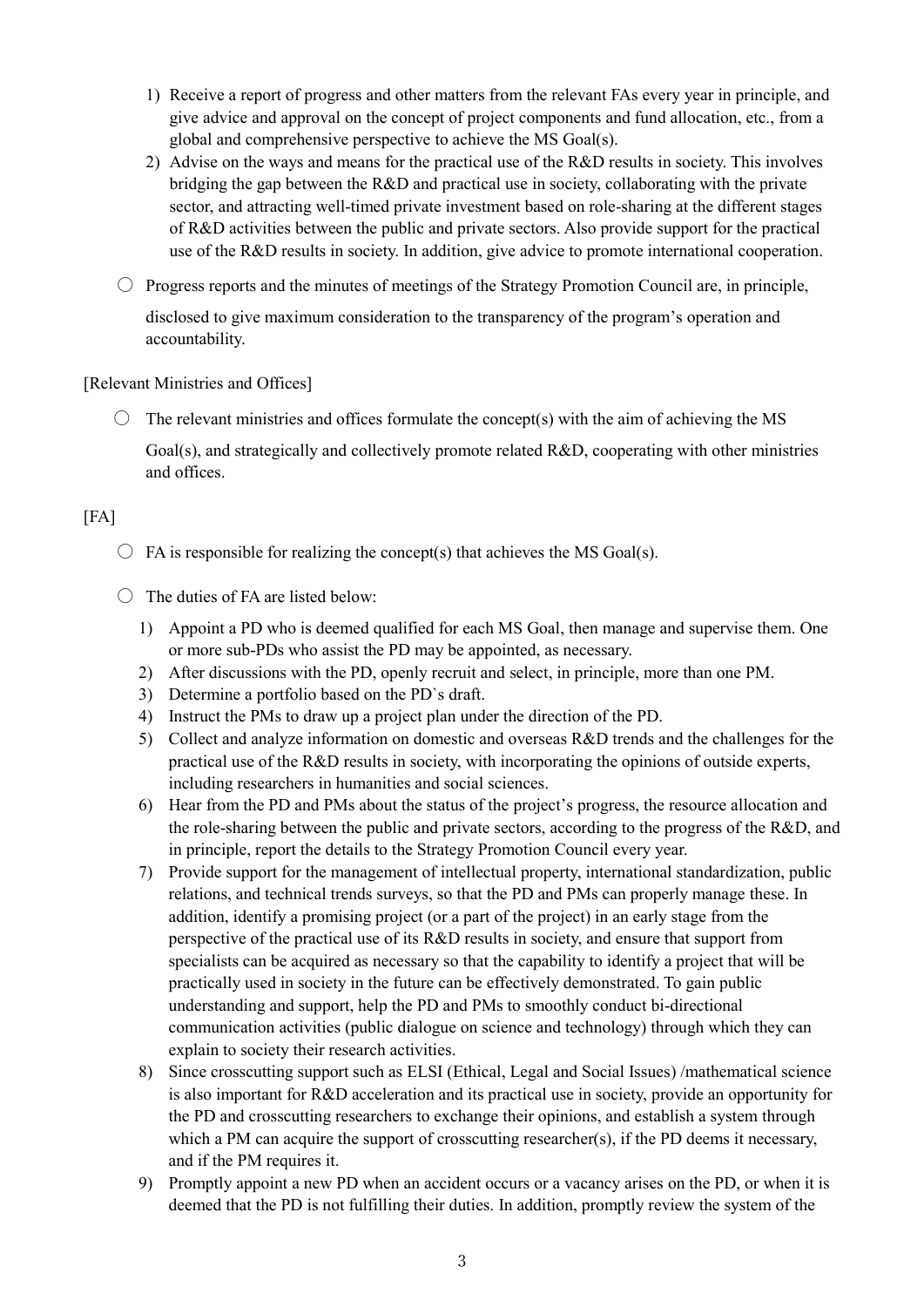project in discussion with the PD when an accident occurs or a vacancy arises on a PM, or when the PD deems that the PM is not fulfilling their duties. If it is decided that the project will continue, the details of the PM selection method will be determined by FA including methods other than open recruitment.

- 10) Decide the details of PDs', sub-PDs', and PMs' working conditions.
- 11) Construct an environment in which young researchers with bold and flexible ideas, who will define future society, can actively participate in a project.
- 12) The relevant FAs cooperate and share related domestic and overseas R&D trends to build the most advanced research support system.
- 13) To pursue advanced data management, manage a data catalogue comprised of metadata<sup>3</sup> submitted by PMs and researchers by utilizing system such as the Research Data Infrastructure System.
- $\circlearrowright$  When performing these duties, FA strives to create an environment in which researchers can focus on research by improving the efficiency of evaluation work, as well as continue their efforts in cooperation with the relevant ministries and offices, and other research promotion organizations. Also FA utilizes advanced data management to ensure fairness of research, and engages in efforts to prevent a contractor from committing a wrongful act and misapplying research funding.

# [PD]

j

- $\circ$  The terms of the PD and sub-PD are, in principle, five years, and they may also be reappointed.
- $\bigcirc$  Any nationality is welcome to be the PD, but the PD is principally based in Japan after being appointed.
- $\bigcirc$  The duties of the PD are listed below:
	- 1) To realize the concept(s) and achieve the MS Goal(s), strategically build a draft of portfolio, and promote R&D in a challenging and systematic way.
	- 2) When building a draft of portfolio, in principle, combine multiple projects that take different research approaches by taking into account their R&D innovation and originality, and future economic and social ripple effects, since the chance of success (or failure) and their research results (return) will vary according to their respective research approaches, even among the research projects that aim for the same goal. For example, let's assume there is a project through which significant research results can be achieved, but with a limited chance of success, while there is another project through which a certain level of research results can be achieved with a high chance of success. In such case, funds will be allocated by comprehensively considering the chance of success and research results. In the case of a project that requires technical examination, although research results can be anticipated if successful, the project starts as its feasibility study with a small start. Thereafter the allocation of funding fluctuates according to the progress status.
	- 3) Always understand the progress of R&D based on the portfolio, and manage and supervise in a unified manner the PMs who oversee the relevant projects while constantly reviewing the portfolio, such as allocating resources with a focus on research that is steadily progressing, and discontinuing a project if it is deemed to be unlikely to produce results.
	- 4) Lead the portfolio review based on advice from external evaluators and the Strategy Promotion Council.
	- 5) Objectively evaluate the research content and lead the utilization of private funding, as well as indirectly support PM activity by pursuing the practical uses of the R&D results in the society and

<sup>&</sup>lt;sup>3</sup> Metadata provides explanatory information about research data, such as data name, content, administrator, location of storage, contact of administrator, and policy for closure, sharing, and disclosure of research data.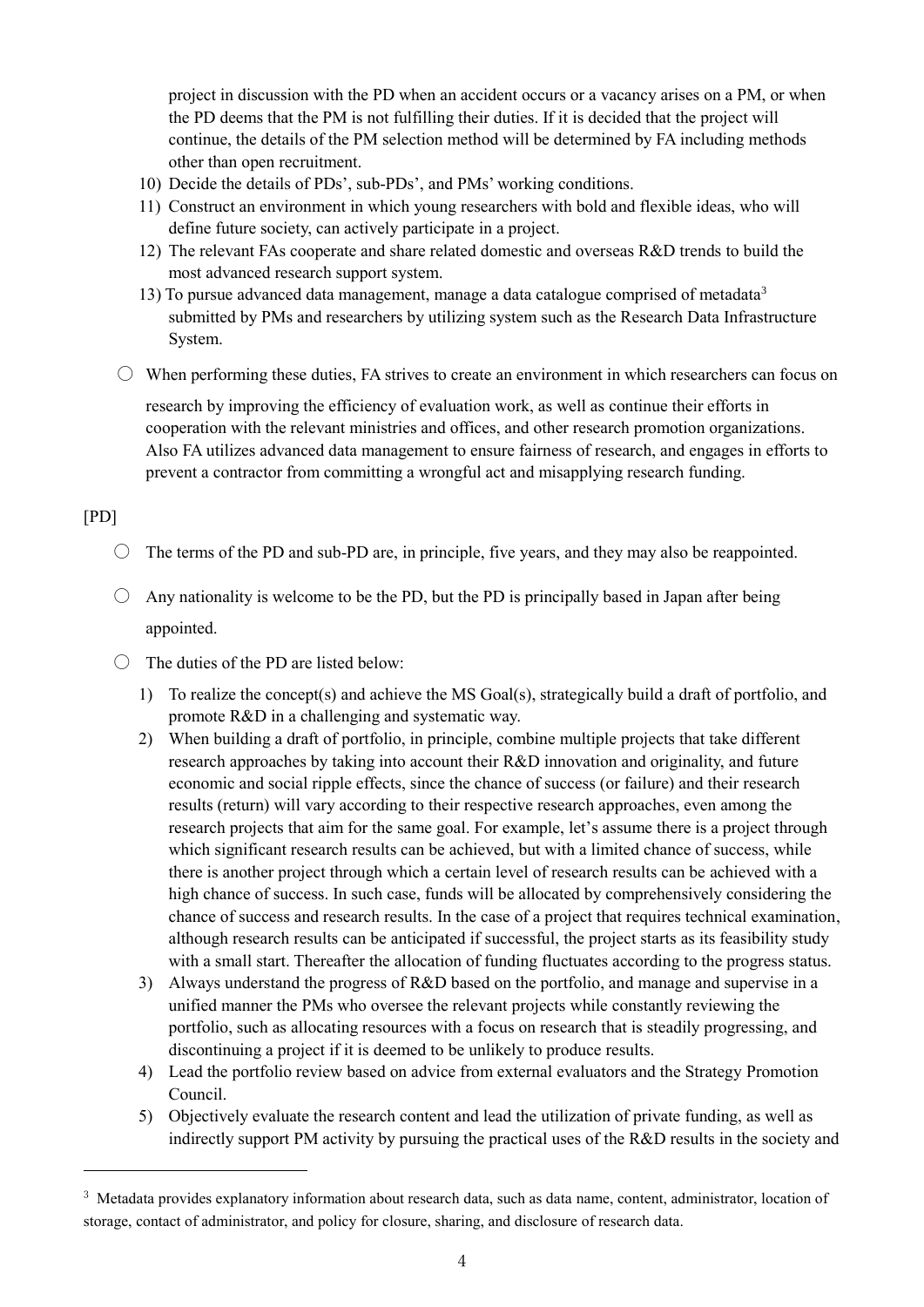collaboration with the private sector, and promoting international cooperation. In addition, conduct bi-directional communication activities (public dialogue on science and technology) to explain the research activities to society.

6) Conduct other actions necessary to promote the research for which the PD is responsible.

[PM]

- $\circ$  All nationalities are welcome to be a PM, but PM is principally based in Japan after being appointed.
- $\bigcirc$  Allow PM to concurrently engage in other work. The time allocated for research (effort rate) is set by FA.
- $\bigcirc$  The duties of a PM are listed below:
	- 1) Under the direction of the PD, refine a proposed project during an open call to improve it, draw up a project plan (target setting of project, preparation of R&D details and implementation schedule, establishment of an R&D system to implement the project, and formulation of a plan to allocate research funding to participating R&D institutions in the project), and strategically implement the project. Moreover, flexibly and nimbly implement project modifications and changes in direction, including practical use of some research results in society.
	- 2) Properly manage intellectual property and information, and actively and strategically promote international cooperation.
	- 3) Objectively evaluate the research content, seek sponsors from private enterprises if R&D is at the phase at which private funding can be used, and also try to draw on private funding. In addition, conduct bi-directional communication activities (public dialogue on science and technology) to explain the research activities to society.
	- 4) Develop a data management plan (DMP) that defines the data to be managed, and also aggregate metadata about the data to be managed from researchers based on DMP, and submit that to FA. In addition, with system such as the Research Data Infrastructure System, store and share the data to be managed, and publish the data to the extent necessary.

# 4. The R&D Implementation Method

[Open Recruitment and Selection]

 $\circ$  After discussions with the PD. FA openly recruits and selects, in principle, more than one PM inside

and outside Japan. On this occasion, establish an evaluation system comprised of outside experts, and ask for the opinions of outside experts to recruit PMs from a comprehensive perspective. Furthermore, when establishing an evaluation system, it should be taken into consideration that the Moonshot R&D Program aims at challenging R&D concepts by being based more on bold ideas that will not just be extensions of conventional technology.

- $\bigcirc$  The following points should be taken into consideration when selecting a PM:
	- ・They have expert knowledge and a wide human network such as relevant researchers inside and outside Japan, to promote cutting-edge research.
	- ・They have management and leadership skills such as the ability to establish an optimal R&D system, and nimbly review the system according to the status of progress.
	- ・Project targets and contents proposed by the PM (hereinafter referred to as proposal details) are challenging and based more on bold ideas than existing proposals, and comprise innovative proposals from which a substantial impact on future industry and society is expected.
	- ・From the perspective of technical feasibility and practical use of its R&D results in society, appropriate scenarios (hypothesis for success) for achieving the MS Goal(s) by 2040 can be clearly explained.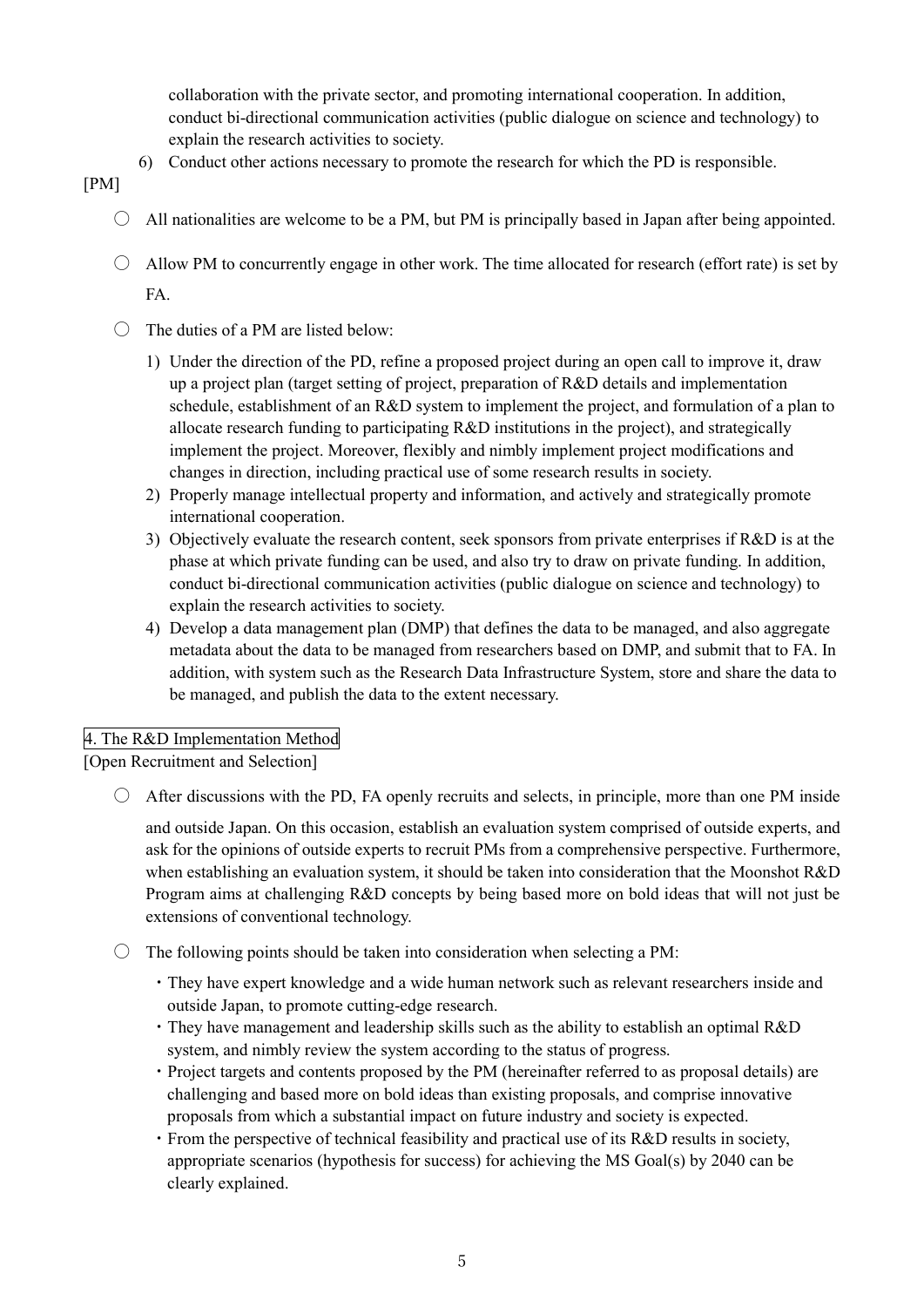・The proposals contain top-level R&D capabilities, knowledge, and ideas, regardless of whether they come from inside or outside Japan.

[Building a Portfolio/Drawing up of a Project Plan]

- $\circ$  FA instructs the PMs to refine a proposed project during an open call to improve it and draw up a project plan under the direction of the PD.
- $\circ$  To realize the concept(s) and achieve the MS Goal(s), the PD strategically builds a draft of portfolio.
- $\circ$  FA determines the portfolio based on a draft of portfolio built by the PD.
- $\circ$  FA establishes a system to check the PD and PMs do not have conflicts of interest during the course of drawing up a project plan and R&D implementation, so as to promote R&D in a fair and appropriate manner.

#### [R&D Implementation]

- $\circlearrowright$  Under the direction of the PD, the PMs flexibly and nimbly promote acceleration and deceleration of individual R&D challenges in the projects according to the progress of R&D, and changes in direction, including practical use of some research results in society, with their own authority and responsibilities.
- $\circ$  The PD and PMs always understand domestic and overseas R&D trends, and nimbly review the

portfolio and projects according to the progress of R&D. In particular, they strive to understand similar R&D trends overseas, actively attract high-profile overseas researchers, and promote joint research.

- $\bigcirc$  The PD and PMs pursue advanced data management, such as encouraging information exchange among researchers, and data storage, sharing, and disclosure.
- $\circ$  FA actively supports management activities of the PD and PMs, and develops an environment in which outside experts can advise the PD and PMs as required.

[Report on the Status of Progress to the Strategy Promotion Council]

 $\circ$  In principle, FA reports on the status of the program's progress and other matters every year to the Strategy Promotion Council, and improves the program (project components and fund allocation, etc.) by receiving the Council's advice and such.

#### [Implementation Period]

- $\circ$  Support is available for up to 10 years from the start of the research (the start of the first project among multiple projects), while the portfolio is repeatedly reviewed.
- $\circ$  FA reports on the results of external evaluations and self-evaluations to the Strategy Promotion

Council. After discussing with the PD, they rule on project continuation, acceleration, deceleration, modification, and termination (such as a portfolio review), based on the Council's advice.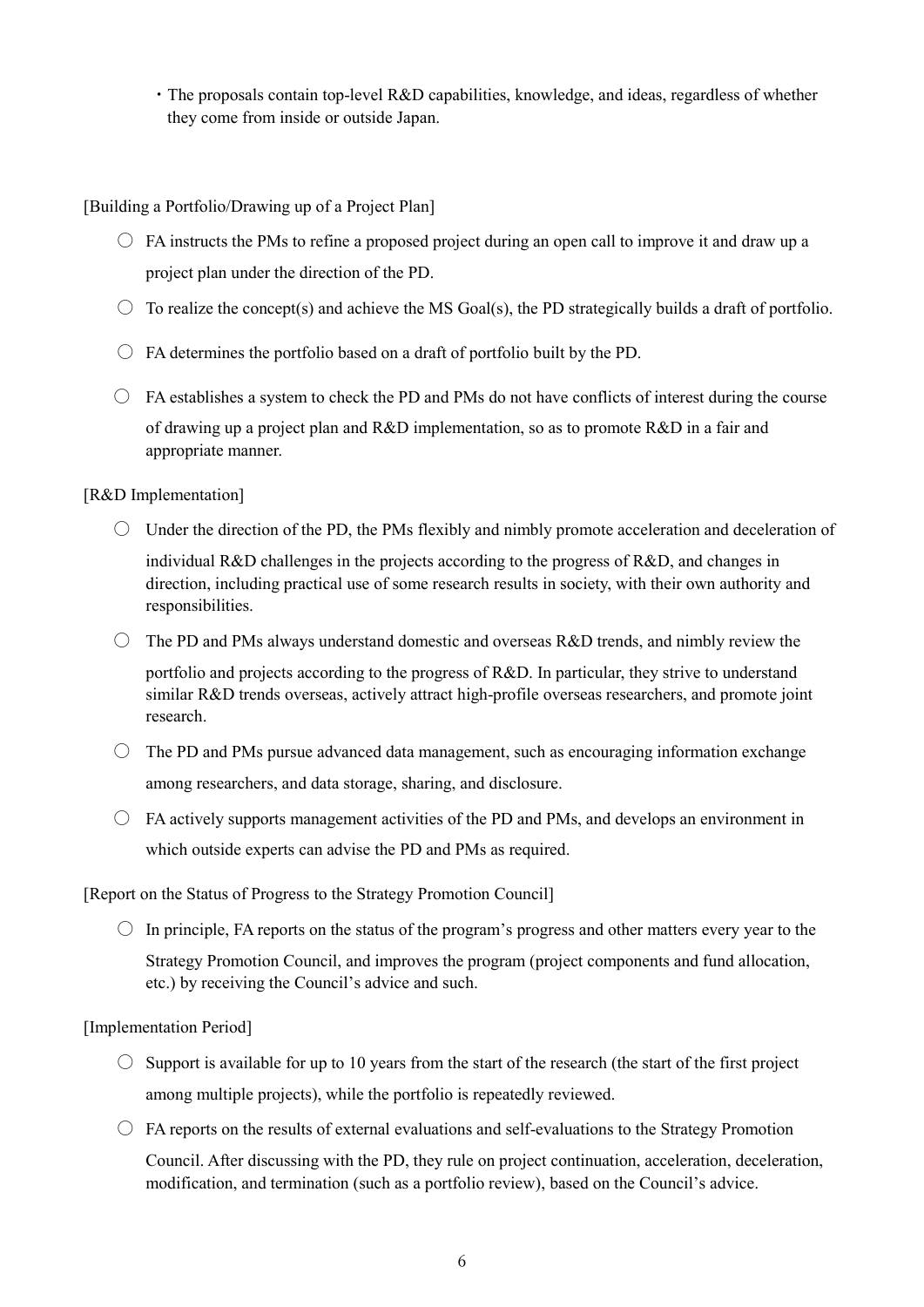$\circ$  Headquarters evaluate the status of progress of the program's R&D aimed at achieving the MS

Goal(s), and the prospects of achieving the MS Goal(s) in the fifth year after the start of research, and decides whether to continue or terminate the program aimed at achieving the MS Goal(s).

## 5. R&D Evaluation

#### [Evaluation]

 $\circ$  FA establishes an evaluation system comprised of outside experts, and implement external evaluations.

 $\circ$  External evaluations are, in principle, implemented in the third and fifth years from the start of

research. If it is decided that a program will continue for more than five years, it will then be evaluated in its eighth and tenth years. If FA finds it necessary to accelerate the evaluation period according to the project features, an appropriate schedule shall be established in advance.

 $\circ$  In principle, FA implements a self-evaluation based on the evaluation criteria specified in the

following section every year (other than those years in which external evaluations are implemented) and reports the results to the Strategy Promotion Council and the relevant ministries and offices that formulate the concept(s). They will also consult with outside experts as necessary. In that case, they will also report the details of their opinions and how they are reflected in the self-evaluation.

#### [Evaluation Perspectives]

External evaluation is mainly based on the following perspectives, through which FA specifies detailed evaluation criteria in cooperation with the relevant ministries and offices.

<Evaluation of the program>

- ・The appropriateness of the portfolio aimed at achieving the MS Goal(s)
- ・The status of progress of the program's R&D aimed at achieving the MS Goal(s)
- ・The future prospects for the program's R&D aimed at achieving the MS Goal(s)
- ・PD's management status (including portfolio management, direction to and supervision of PMs, flexibility and nimbleness)
- ・Cooperation with industry and the status of bridging the gap between the R&D and practical use in society (including the status of acquiring private funding [matching] and spin-out)
- ・Effective and efficient R&D promotion through international cooperation
- ・Challenging and innovative efforts based on bold ideas
- ・Effective and efficient use of research funding (including role sharing between the public and private sectors, and stage-gates)
- ・Bi-directional communication activities (public dialogue on science and technology)
- ・FA's support for PD/PM activities

<Evaluation of the project>

・The appropriateness of project targets and contents aimed at achieving the MS Goal(s)

・The status of progress toward project targets (particularly comparisons of both domestic and overseas)

- ・The future prospects of project targets
- ・The status of establishing an R&D system
- ・PM's project management status (including flexibility and nimbleness)
- ・Status of research data storage, sharing, and disclosure
- ・Cooperation with industry and the status of bridging the gap between the R&D and practical use in society (including the status of acquiring private funding [matching] and spin-out)
- ・Effective and efficient R&D promotion through international cooperation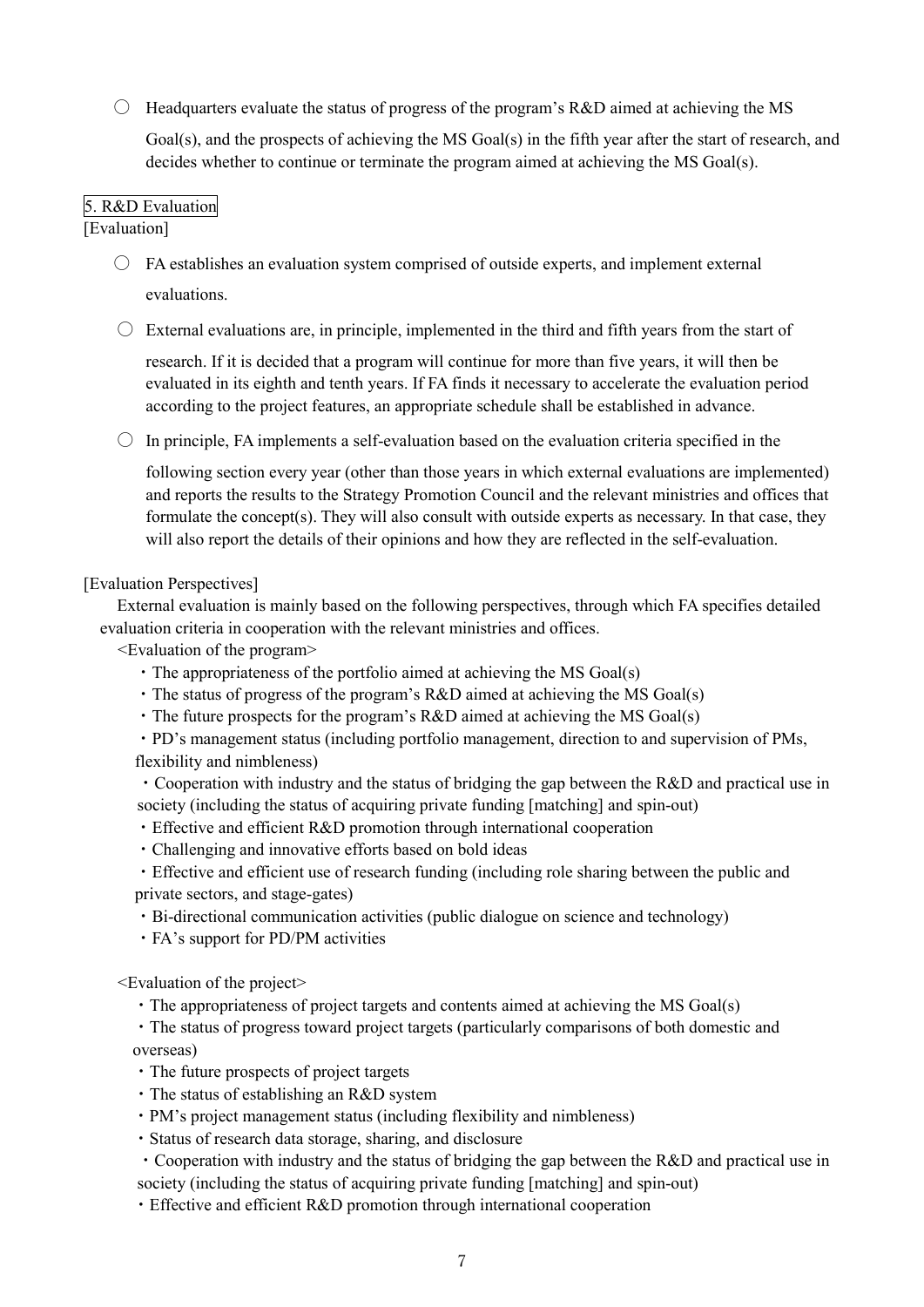- ・Challenging and innovative efforts based on bold ideas
- ・Effective and efficient use of research funding (including role sharing between the public and private sectors, and stage-gates)
- ・Bi-directional communication activities (public dialogue on science and technology)

## [Handling Evaluation Results]

 $\circ$  FA reports on the results of external evaluations and self-evaluations to the Strategy Promotion

Council and relevant ministries and offices that formulate the concept(s). The results of external evaluations and self-evaluations are made public in principle.

 $\bigcirc$  FA reports on the results of external evaluations and self-evaluations to the Strategy Promotion

Council. After discussing with the PD, they rule on project continuation, acceleration, deceleration, modification, and termination (such as a portfolio review), based on the Council's advice.

 $\circ$  If a project, or some part of a project, is discontinued after a review of the portfolio, FA, the PD and

PMs will provide the necessary support so that the secondary research results obtained to that point can be utilized in other businesses and R&D projects, with help from the Strategy Promotion Council.

- $\circ$  FA will announce publicly how the results of external evaluations and self-evaluations were reflected in the project continuation, acceleration, deceleration, modification, and termination (such as a portfolio review).
- $\bigcirc$  FA will make a follow-up evaluation after a certain period of time has elapsed after R&D termination, and conduct a follow-up of the achievements of PMs' projects.

## 6. Eligible Project Costs

- $\circ$  Costs necessary to promote the projects are taken care of by making withdrawals from the funds established by FA for this program.
- $\bigcirc$  Eligible project costs include the following, with details of costs determined by FA. The indirect cost

ratio is 30% for universities and 10% for private enterprises (but 20% for SMEs) among domestic R & D institutions, and the ratio for others is established respectively by FA. In addition, the indirect cost ratio for overseas R&D institutions can be set in consideration of the local economic level. The following R&D may include verification up to POC (Proof of Concept) as necessary.

- 1) Costs required to implement R&D
- 2) Costs required for project management
- $\circ$  Costs associated with an application for intellectual property rights (hereinafter referred to as costs

for intellectual property rights) may be paid as R&D expenses (direct costs) in a commissioned research contract. If it is difficult to pay the costs for intellectual property rights through direct costs, FA may pay such expenses through a contract executed separately from the commissioned research contract. Costs for intellectual property rights after project termination are borne by the R&D institution.

#### 7. Handling Intellectual Property, etc.

 $\circ$  Intellectual property rights, in principle, belong to the R&D institution that is a contractor, or a researcher belonging to the said institution, by applying Article 17 of the Industrial Technology